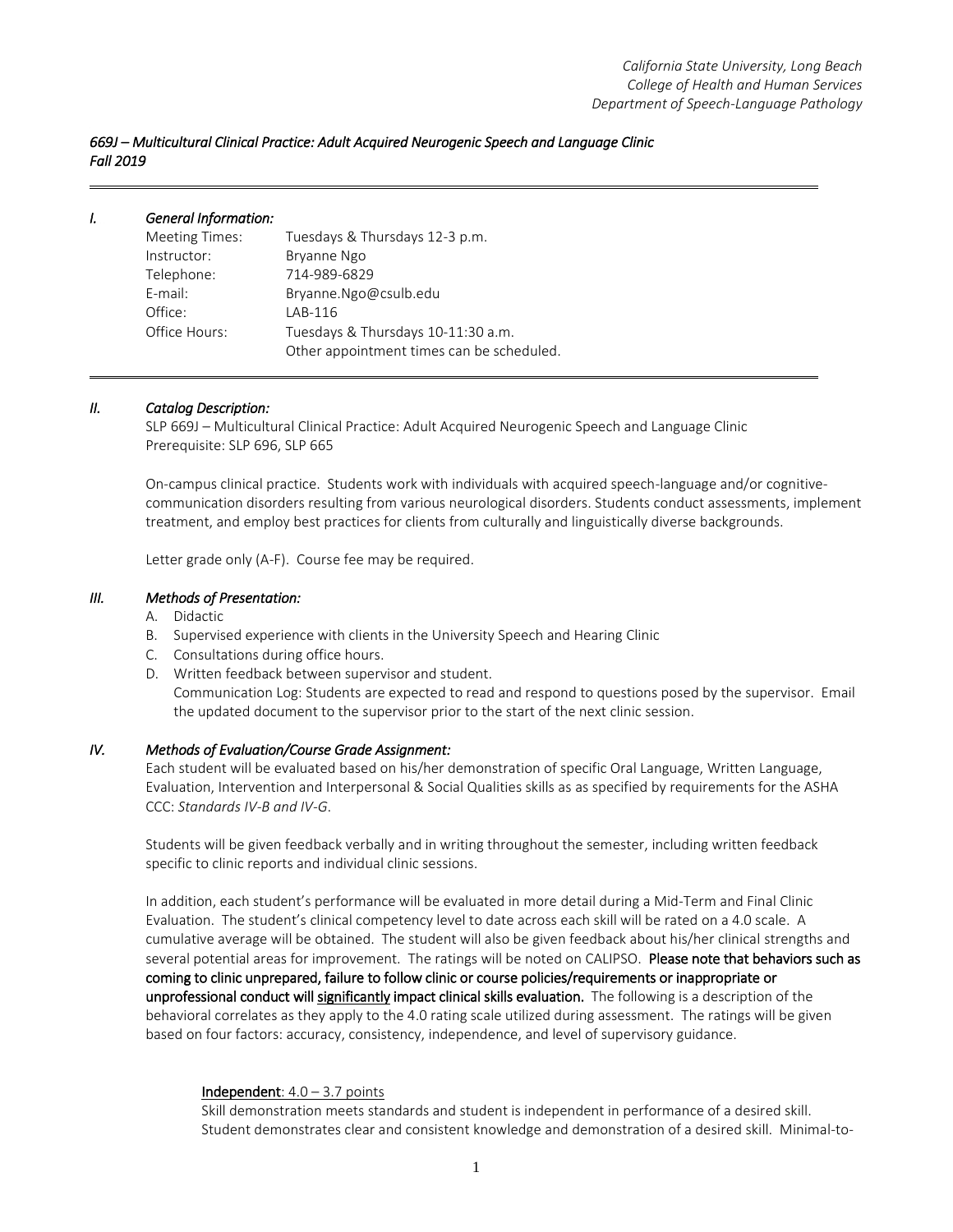no assistance from the instructor is required. Interactions with the instructor relative to this skill are collaborative only, without direct instructor assistance/guidance required.

#### Adequate with Support:  $3.6 - 3.0$  points

Skill demonstration approaches standard and is adequate with instructor support. Student evidences knowledge of and *consistent* demonstration of a desired skills, but independence without instructor assistance/guidance is not evident. Intermittent assistance/guidance from the instructor is required.

#### **Emerging:**  $2.9 - 2.0$  points

Skill development is emerging. Student evidences *some* knowledge of and *intermittent* ability to demonstrate a desired skill; however, consistent demonstration and clear knowledge is not evident. Additional instruction/guidance from the instructor is required. 1:1 demonstration from the instructor is not required.

#### **Minimal**  $1.9 - 1.5$  points

Skill development is minimal. Student attempts stated requirement(s), but student demonstrates minimal knowledge of –or- ability to demonstrate a desired skill. Student requires consistent instructor assistance/guidance AND 1:1 demonstration from the instructor in skill development; student successfully duplicates supervisor's demonstrated skills in clinical sessions.

#### Not Begun: 1.5 - 1 points

Skill development has not begun. Student attempts stated requirement(s), but student demonstrates significant gaps in knowledge of –or- significant difficulty demonstrating a desired skill. Student requires consistent instructor assistance/guidance AND 1:1 demonstration from the instructor in skill development; student does not duplicate supervisor's demonstrated skills in clinical sessions.

| <b>Targeted Skill</b>         | <b>Assignment</b>                   | Weight |
|-------------------------------|-------------------------------------|--------|
|                               | Assessment Reports (20%)            | 40%    |
|                               | Therapy Plans (5%)                  |        |
| <b>Writing Skills</b>         | Progress Reports (10%)              |        |
|                               | SOAPRS (5%)                         |        |
| <b>Evaluation Skills</b>      | CALIPSO sub score                   | 10%    |
| <b>Intervention Skills</b>    | CALIPSO sub score                   | 25%    |
| <b>Professional Practice,</b> | CALIPSO sub score                   | 5%     |
| Interaction, and              |                                     |        |
| <b>Personal Qualities</b>     |                                     |        |
|                               | Password protecting documents       | 5%     |
| <b>Clinical Regulations</b>   | <b>HIPAA (2.5%)</b>                 |        |
|                               | Sanitizing room and supplies (2.5%) |        |
| <b>Clinic Assignments</b>     | Article Presentation (10%)          | 15%    |
|                               | Interaction with supervisor (5%)    |        |

#### Each student's final course grade will be based on the following 7 areas, with a total of 100% points possible:

Careful detail should be paid to both the form and content of all written material as these account for a large portion of your final grade. Examples of report format will be provided and discussed in class. Please take careful notes during these discussions and ask questions when you are unclear about written report format or content. Grades for written assignments (Assessment reports, therapy plans, progress reports) will be given based on the first report submitted. Grades may adjusted depending on the quality of the second report. Grades for SOAPRs will be given at the end of the semester. The grade will be assigned based on the student's responsiveness to comments and/or edits and the quality of clinical writing demonstrated throughout the entire semester. Refer to the rubrics for further detail.

Grades are assigned based on a straight point scale, given the following percentages:

 $A = 100 - 90%$  $B = 89.9 - 80%$  $C = 79.9 - 70%$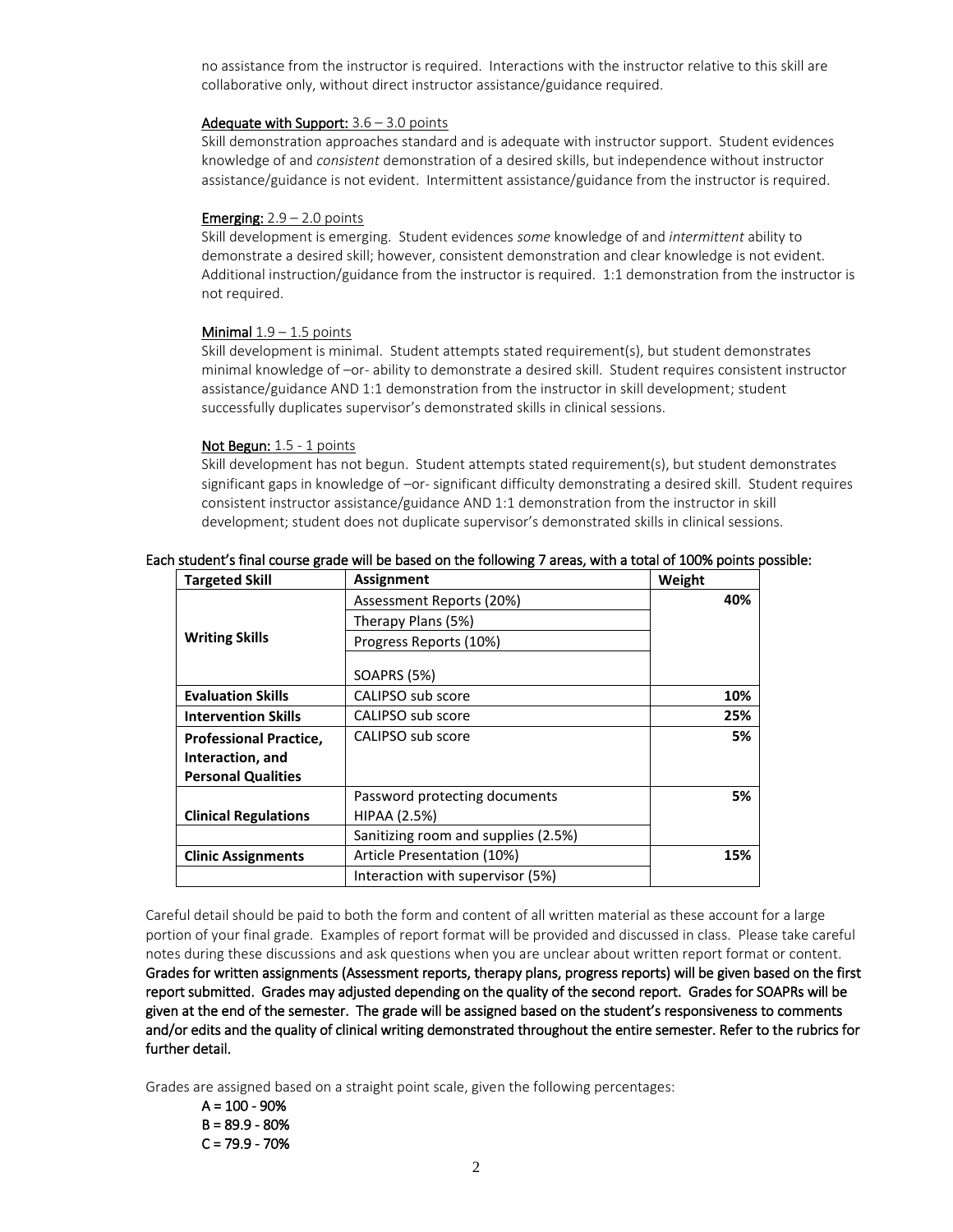# *V. Expected Outcomes:*

This course is designed to provide instruction and supervised clinical experience in the evaluation and rehabilitation of adults with speech, cognitive, or linguistic disorders. Clinical experience/instruction will encompass clinical assessment, therapy planning, goal setting, implementation of intervention goals (including an emphasis on behavior modification), report writing, record keeping, maintenance of clinical records and client and family education.

# ASHA/CAA Student Learning Outcome Assessment Matrix

This course addresses the following ASHA/CAA competencies, measured using the assessments indicated below.

|                                                         | 3.1.1 B - Professional Practice Competencies                | Assessments |           |          |                 |                 |
|---------------------------------------------------------|-------------------------------------------------------------|-------------|-----------|----------|-----------------|-----------------|
|                                                         |                                                             | Assessment  | Treatment | Progress | SOAPRs /        | <b>Didactic</b> |
|                                                         | Accountability: The student will                            | Report      | Plan      | Report   | Sessions        | & Log           |
|                                                         | Practice in a manner that is consistent with the            | $\times$    | $\times$  | X        | X               | X               |
|                                                         | professional code of ethics and the scope of practice       |             |           |          |                 |                 |
|                                                         | documents for the profession of speech-language             |             |           |          |                 |                 |
| Α                                                       | pathology.                                                  |             |           |          |                 |                 |
|                                                         | Adhere to federal, state, and institutional regulations and | $\times$    | X         | X        | $\pmb{\times}$  | X               |
|                                                         | policies that are related to services provided by speech-   |             |           |          |                 |                 |
| B                                                       | language pathologists.                                      |             |           |          |                 |                 |
|                                                         | Evaluate the effects of his or her actions and makes        |             |           | X        | $\mathsf X$     | $\pmb{\times}$  |
| E                                                       | changes accordingly.                                        |             |           |          |                 |                 |
|                                                         | Describe how to work on interprofessional teams to          |             |           |          | X               | X               |
| G                                                       | maintain a climate of mutual respect and shared values.     |             |           |          |                 |                 |
|                                                         |                                                             | Assessment  | Treatment | Progress | SOAPRs /        | <b>Didactic</b> |
|                                                         | Integrity: The student will                                 | Report      | Plan      | Report   | <b>Sessions</b> | & Log           |
|                                                         | Use the highest level of clinical integrity with each       | X           | X         | X        | X               | X               |
|                                                         | individual served, family members, caregivers, other        |             |           |          |                 |                 |
|                                                         | service providers, students, other consumers, and payers;   |             |           |          |                 |                 |
| A                                                       | and                                                         |             |           |          |                 |                 |
|                                                         | Use best professional practices related to maintenance of   | X           | X         | X        | X               | X               |
|                                                         | confidentiality for all individuals in accordance with      |             |           |          |                 |                 |
| HIPAA and FERPA requirements.<br>B                      |                                                             |             |           |          |                 |                 |
|                                                         |                                                             | Assessment  | Treatment | Progress | SOAPRs /        | <b>Didactic</b> |
| Effective Communication Skills: The student will        |                                                             | Report      | Plan      | Report   | Sessions        | & Log           |
|                                                         | Use all forms of expressive communication-including         | $\times$    | X         | X        | X               |                 |
|                                                         | written, spoken, and nonverbal communication-with           |             |           |          |                 |                 |
|                                                         | individuals served, family members, caregivers, and any     |             |           |          |                 |                 |
|                                                         | others involved in the interaction to ensure the highest    |             |           |          |                 |                 |
|                                                         | quality of care that is delivered in a culturally competent |             |           |          |                 |                 |
| A                                                       | manner.                                                     |             |           |          |                 |                 |
|                                                         | Communicate-with patients, families, communities, and       |             |           |          | $\times$        | X               |
|                                                         | interprofessional team colleagues and other professionals   |             |           |          |                 |                 |
|                                                         | caring for individuals in a responsive and responsible      |             |           |          |                 |                 |
|                                                         | manner that supports a team approach to maximize care       |             |           |          |                 |                 |
| Β                                                       | outcomes.                                                   |             |           |          |                 |                 |
|                                                         |                                                             | Assessment  | Treatment | Progress | SOAPRs /        | <b>Didactic</b> |
| Clinical Reasoning: The student will                    |                                                             | Report      | Plan      | Report   | Sessions        | & Log           |
| Use valid scientific and clinical evidence in decision- |                                                             | X           | X         |          | X               | X               |
| Α                                                       | making regarding assessment and intervention.               |             |           |          |                 |                 |
|                                                         |                                                             |             |           |          |                 |                 |
|                                                         | Apply current knowledge, theory, and sound professional     |             | X         |          | $\mathsf X$     | $\mathsf X$     |
| B                                                       | judgment in approaches to intervention and                  |             |           |          |                 |                 |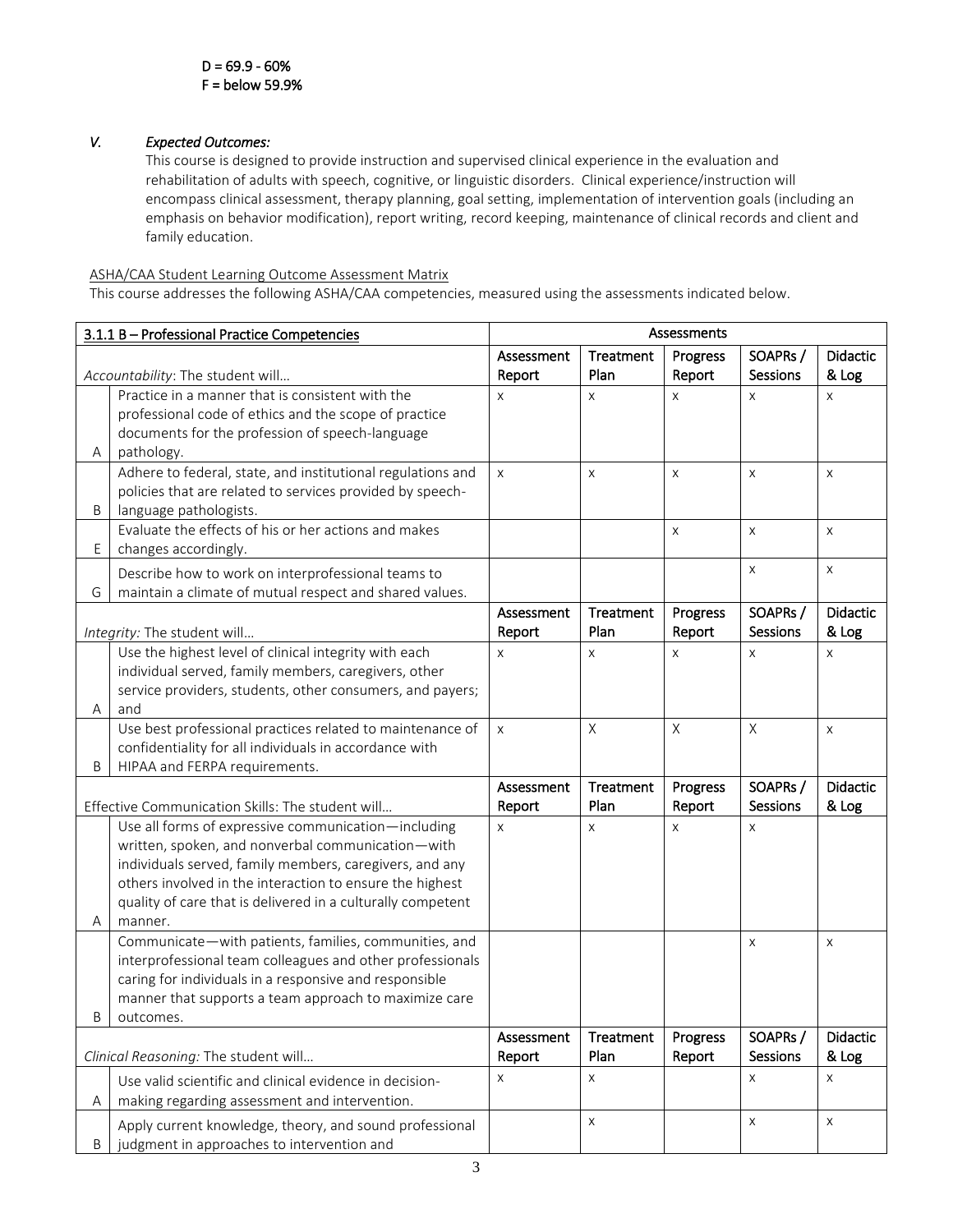|              | management of individuals served.                                                                                      |            |                |          |          |                 |
|--------------|------------------------------------------------------------------------------------------------------------------------|------------|----------------|----------|----------|-----------------|
|              |                                                                                                                        |            |                |          |          |                 |
|              | Use clinical judgment and self-reflection to enhance                                                                   |            |                |          | X        | $\pmb{\times}$  |
| $\mathsf{C}$ | clinical reasoning.                                                                                                    |            |                |          |          |                 |
|              |                                                                                                                        | Assessment | Treatment      | Progress | SOAPRs / | <b>Didactic</b> |
|              | Evidence-Based Practice: The student will                                                                              | Report     | Plan           | Report   | Sessions | & Log           |
|              | Access sources of information to support clinical                                                                      |            |                |          | X        | X               |
|              | decisions regarding assessment and                                                                                     |            |                |          |          |                 |
| A            | intervention/management,                                                                                               |            |                |          |          |                 |
|              | Critically evaluate information sources and applies that                                                               |            | $\pmb{\times}$ |          | $\times$ | $\pmb{\times}$  |
| B            | information to appropriate population                                                                                  |            |                |          |          |                 |
|              | Integrate evidence in provision of speech-language                                                                     |            | $\pmb{\times}$ |          | X        | $\pmb{\times}$  |
| $\mathsf{C}$ | pathology services.                                                                                                    |            |                |          |          |                 |
|              |                                                                                                                        | Assessment | Treatment      | Progress | SOAPRs / | Didactic        |
|              | Concern for Individuals Served: The student will                                                                       | Report     | Plan           | Report   | Sessions | & Log           |
|              | Show evidence of care, compassion, and appropriate                                                                     |            |                |          | X        |                 |
|              | empathy during interactions with each individual served,                                                               |            |                |          |          |                 |
|              | family members, caregivers, and any others involved in                                                                 |            |                |          |          |                 |
| Α            | care; and<br>Encourage active involvement of the individual served in                                                  |            |                |          |          |                 |
| B            | his or her own care.                                                                                                   |            | X              | X        | X        |                 |
|              |                                                                                                                        | Assessment | Treatment      | Progress | SOAPRs / | Didactic        |
|              | Cultural Competence: The student will                                                                                  | Report     | Plan           | Report   | Sessions | & Log           |
|              | Evaluate the impact of his or her own set of cultural and                                                              |            |                |          |          | X               |
|              | linguistic variables on delivery of effective care. These                                                              |            |                |          |          |                 |
|              | include, but are not limited to, variables such as age,                                                                |            |                |          |          |                 |
|              | ethnicity, linguistic background, national origin, race,                                                               |            |                |          |          |                 |
| A            | religion, gender, and sexual orientation.                                                                              |            |                |          |          |                 |
|              | Identify the impact of the cultural and linguistic variables                                                           | X          | X              |          |          | X               |
|              | of the individuals served on delivery of care. These                                                                   |            |                |          |          |                 |
|              | include but are not limited to variables such as age,                                                                  |            |                |          |          |                 |
|              | ethnicity, linguistic background, national origin, race,                                                               |            |                |          |          |                 |
| B            | religion, gender, and sexual orientation.                                                                              |            |                |          |          |                 |
|              | Analyze the interaction of cultural and linguistic variables                                                           | X          |                |          | X        | X               |
|              | between the caregivers and the individuals served in                                                                   |            |                |          |          |                 |
| C            | order to maximize service delivery.                                                                                    |            |                |          |          |                 |
|              | Identify the characteristics of the individuals served (e.g.,<br>age, demographics, cultural and linguistic diversity, | X          |                |          | X        | X               |
|              | educational history and status, medical history and                                                                    |            |                |          |          |                 |
|              | status, cognitive status, and physical and sensory abilities)                                                          |            |                |          |          |                 |
| D            | and how these characteristics relate to clinical services.                                                             |            |                |          |          |                 |
|              |                                                                                                                        | Assessment | Treatment      | Progress | SOAPRs / | Didactic        |
|              | Professional Duty: The student will                                                                                    | Report     | Plan           | Report   | Sessions | & Log           |
|              | Engage in self-assessment to improve his or her                                                                        |            |                |          | X        | X               |
| Α            | effectiveness in the delivery of services.                                                                             |            |                |          |          |                 |
|              | Discuss the role of clinical teaching and clinical modeling                                                            |            |                |          | X        | X               |
|              | as well as supervision of students and other support                                                                   |            |                |          |          |                 |
| $\mathsf{C}$ | personnel.                                                                                                             |            |                |          |          |                 |
|              | Summarize the roles and importance of interdisciplinary/                                                               |            |                |          | X        | X               |
|              | interprofessional assessment and intervention and be                                                                   |            |                |          |          |                 |
|              | able to interact and coordinate care effectively with other                                                            |            |                |          |          |                 |
| D            | disciplines and community resources.                                                                                   |            |                |          |          |                 |
|              | Restate and practice the principles of universal                                                                       |            |                |          | X        | X               |
| E            | precautions to prevent the spread of infectious and                                                                    |            |                |          |          |                 |
|              | contagious diseases.                                                                                                   |            |                |          |          |                 |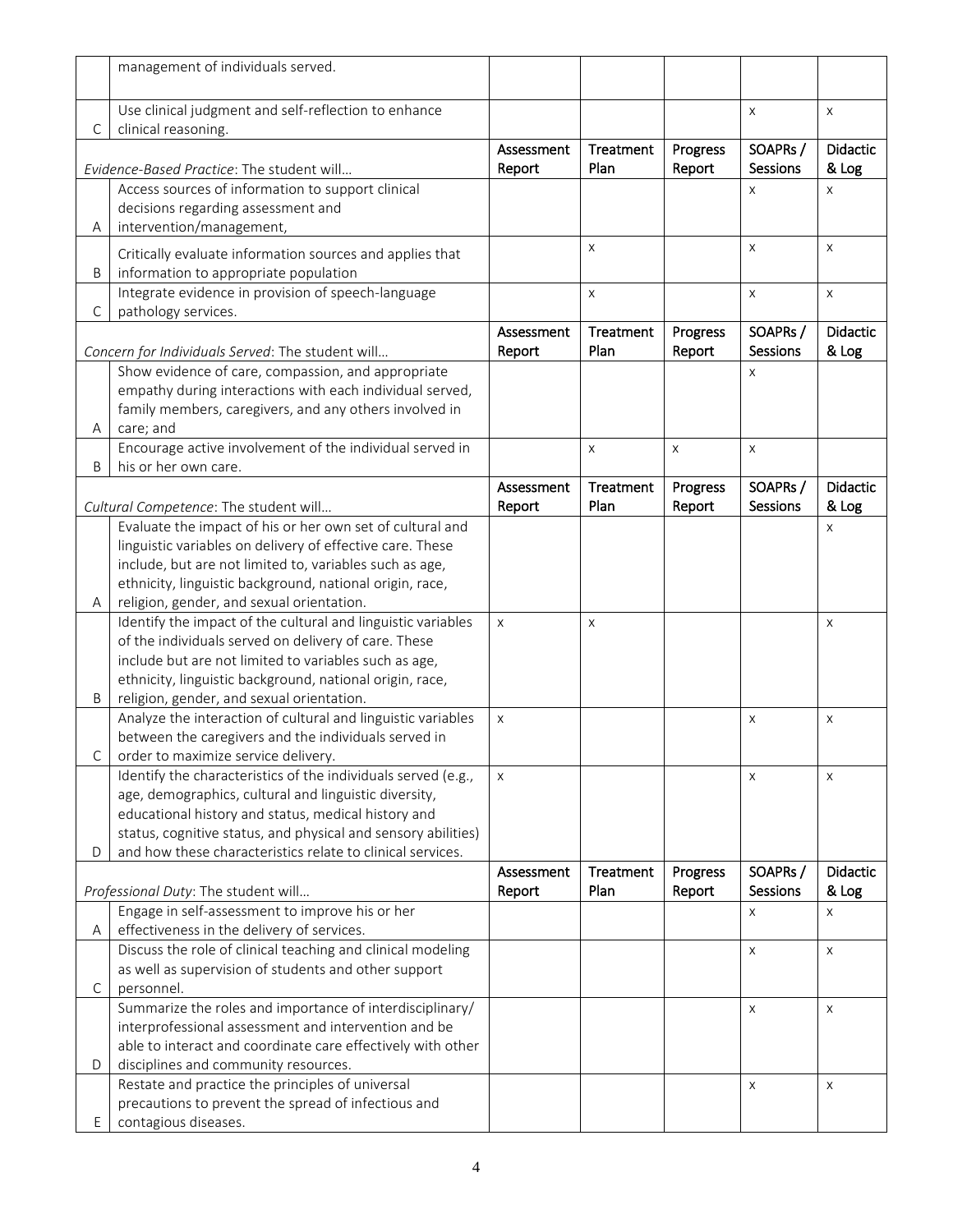|                                                                 | Identify and use the knowledge of one's own role and            |             | X                |          | $\pmb{\times}$  | $\times$        |
|-----------------------------------------------------------------|-----------------------------------------------------------------|-------------|------------------|----------|-----------------|-----------------|
|                                                                 | those of other professions to appropriately assess and          |             |                  |          |                 |                 |
|                                                                 | address the needs of the individuals and populations            |             |                  |          |                 |                 |
| F<br>served.                                                    |                                                                 |             |                  |          |                 |                 |
|                                                                 |                                                                 | Assessment  | Treatment        | Progress | SOAPRs /        | <b>Didactic</b> |
|                                                                 | Collaborative Practice: The student will                        | Report      | Plan             | Report   | Sessions        | & Log           |
|                                                                 | Apply values and principles of interprofessional team           |             |                  |          | $\times$        | X               |
| A                                                               | dynamics.                                                       |             |                  |          |                 |                 |
|                                                                 | perform effectively in different interprofessional team         |             |                  |          | $\times$        | X               |
|                                                                 | roles to plan and deliver care centered on the individual       |             |                  |          |                 |                 |
|                                                                 | served that is safe, timely, efficient, effective, and          |             |                  |          |                 |                 |
| B                                                               | equitable.                                                      |             |                  |          |                 |                 |
|                                                                 | 3.1.3 B Identification and Prevention of Speech, Language, and  | Assessment  | Treatment        | Progress | SOAPRs /        | <b>Didactic</b> |
|                                                                 | <b>Swallowing Disorders and Differences</b>                     | Report      | Plan             | Report   | Sessions        | & Log           |
|                                                                 | Design, implement, and self-evaluate identification and         | $\mathsf X$ |                  | X        |                 | X               |
|                                                                 | prevention of communication and swallowing differences          |             |                  |          |                 |                 |
| А                                                               | with individuals across the lifespan.                           |             |                  |          |                 |                 |
|                                                                 | 3.1.4 B Evaluation of Speech, Language, and Swallowing          | Assessment  | <b>Treatment</b> | Progress | SOAPRs /        | <b>Didactic</b> |
|                                                                 | <b>Disorders and Differences</b>                                | Report      | Plan             | Report   | Sessions        | & Log           |
|                                                                 | Design, implement, and self-evaluate <b>assessment</b> for      | X           |                  | X        |                 | X               |
|                                                                 | communication and swallowing differences with                   |             |                  |          |                 |                 |
| Α                                                               | individuals across the lifespan                                 |             |                  |          |                 |                 |
| 3.1.5 B Intervention to Minimize the Effects of Changes in the  |                                                                 | Assessment  | Treatment        | Progress | SOAPRs /        | Didactic        |
|                                                                 | Speech, Language, and Swallowing Mechanisms                     | Report      | Plan             | Report   | Sessions        | & Log           |
|                                                                 | Design, implement, and self-evaluate intervention for           |             | $\times$         |          | $\mathsf{x}$    | X               |
|                                                                 | communication and swallowing differences with                   |             |                  |          |                 |                 |
| Α                                                               | individuals across the lifespan                                 |             |                  |          |                 |                 |
| 3.1.6 B General Knowledge and Skills Applicable to Professional |                                                                 | Assessment  | Treatment        | Progress | SOAPRs /        | <b>Didactic</b> |
| Practice                                                        |                                                                 | Report      | Plan             | Report   | <b>Sessions</b> | & Log           |
|                                                                 | Demonstrate <i>ethical conduct</i> in the provision of clinical |             |                  |          | X               |                 |
|                                                                 | services for communication and swallowing differences           |             |                  |          |                 |                 |
| Α                                                               | with individuals across the lifespan                            |             |                  |          |                 |                 |
|                                                                 | Demonstrate professionalism and professional behavior in        |             |                  |          | $\pmb{\times}$  | $\times$        |
|                                                                 | the provision of clinical services for communication and        |             |                  |          |                 |                 |
| swallowing differences, including counseling and                |                                                                 |             |                  |          |                 |                 |
| B                                                               | collaboration                                                   |             |                  |          |                 |                 |

# *VI. Course Policies/Requirements:*

# Clinic Regulations

Students are responsible for reading the Clinic Handbook and adhering to all University and Departmental Clinic Instructions/Protocols. This includes but is not limited to obtaining a signed video or research release, generating and maintaining client files throughout the course of the semester and maintaining client confidentiality.

# Clinic Files

The client's clinic folder is to be kept up to date at all times. It is the student's responsibility to ensure that all documentation relative to that semester's clinical activities be recorded and immediately filed in the client's clinic folder (located in the File Room). If the client does not have an active clinic folder, please request of the Clinic Secretary that one be made for the client as soon as possible. Graded reports (once signed by the instructor) are to be immediately filed in the client's clinic folder and stored in the File Room.

## Clinical Materials

Students are responsible for coming to each clinical appointment prepared to perform all required diagnostic and/or therapeutic procedures. Materials are available in the Equipment Room and it is recommended that you review the tools available prior treatment planning. In many cases the items located within the Equipment Room can be adequately modified to meet your client's individual needs. However, it may be necessary for students to design –or- individually create treatment or assessment materials throughout the semester. Remember though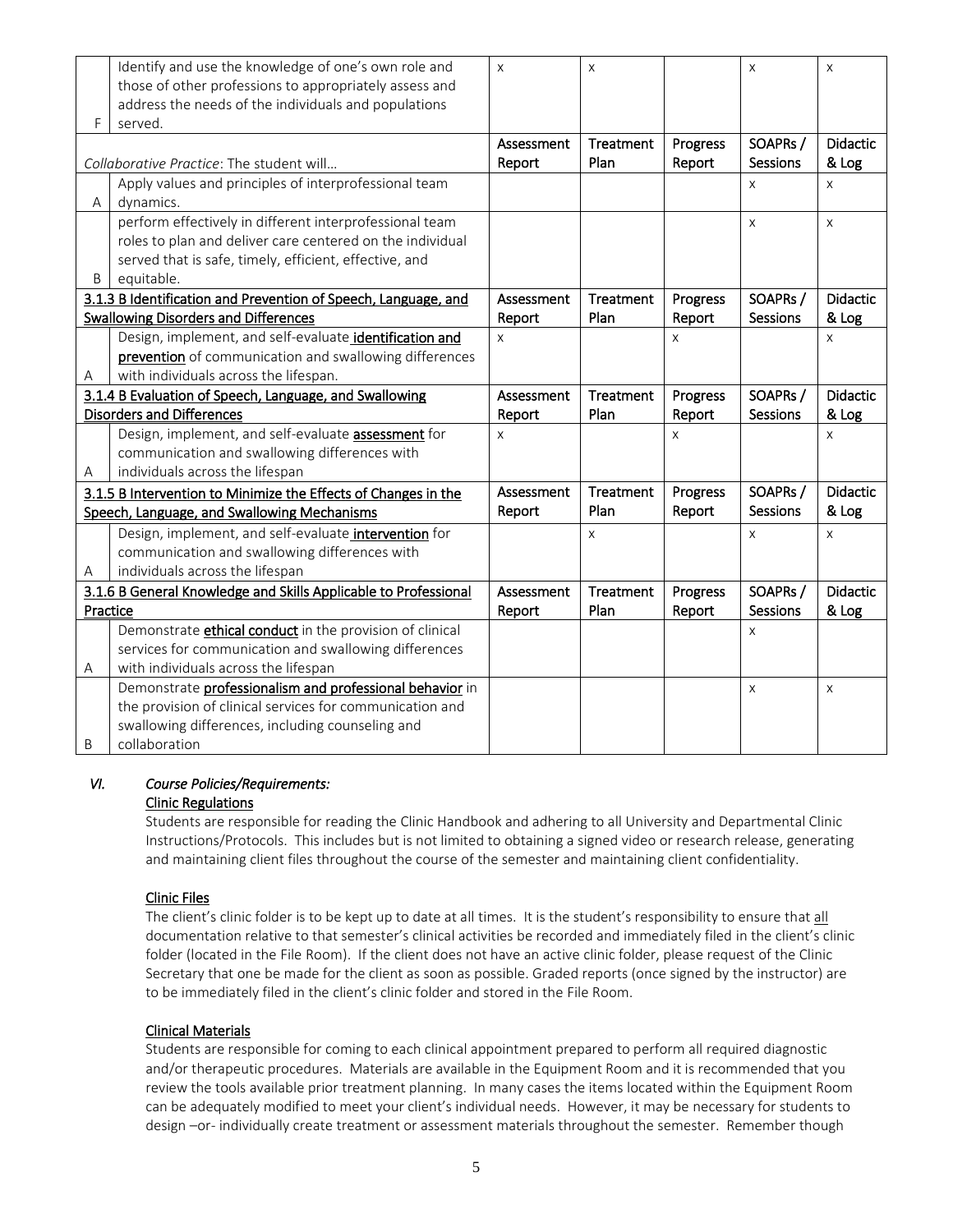that elaborate and/or expensive toys or tools are not required –or- expected. Often times, simple solutions and tools will suffice and can be utilized again with other clients.

#### Appropriate Attire/Professional Conduct

Students are expected to dress in professional attire and conduct themselves in a professional manner during all clinical appointments. Standards for appropriate attire and professional conduct will be discussed during initial didactic sessions.

## Absences

All scheduled absences must be approved by the instructor. You are responsible for notifying your client and making appropriate arrangements in the case of a serious illness. Make-up sessions must be completed within clinic hours and pre-arranged with the instructor to ensure that adequate supervision is available. *It is our responsibility to our clients to make every effort to have excellent attendance and to not be unduly absent from clinic sessions. As such, each clinician will be allowed only one non-University "excused" absence per semester. Absences in excess of one non-University excused absence per semester will negatively impact your course grade, 5% per additional absence.* In the event of a client absence, students will be expected to be present at the clinic to do one of the following: be available to assist with another clinician's therapy session if necessary, plan/prepare for the next session, observe other clients (please discuss options with the instructor).

For a list of excused absences, refer to Section VIII – University Policies.

## **Confidentiality**

Students are responsible for maintaining client confidentiality at all times. This includes ensuring that all clinic records and any material with personal information on it remain within the clinic setting. Students are further expected to maintain confidentiality in conversations outside of the clinical setting.

## Late Assignments/Paperwork

Reports and supporting materials are due on the dates discussed in didactic (unless otherwise specified by the instructor). If clinicians require more time for an assessment report given the status of your clients, students are expected to obtain approval from the instructor if more time is needed. Any report turned in after the established due date, without approval from the instructor, will be graded down 10% of its original score (no exceptions).

## Coming to Clinic Unprepared

It is the student's responsibility to come to clinic prepared for both didactic discussion and clinical sessions. If the student is not prepared for either of these forums, this will be reflected in mid-term and final evaluation scores. If reading is assigned for an office hour appointment or a didactic session, it is expected that students will come to the meeting having read the material with questions/comments in mind for discussion.

## *VII. Justification:*

This course is required for a Master of Arts Degree in Communicative Disorders-Speech Language Pathology and the ASHA Certificate of Clinical Competence. This course requires demonstration and evaluation of ASHA CCC, *Standards IV-B and IV-G*.

## VIII. University Policies

## Statement of Non-discrimination

California State University, Long Beach is committed to maintaining an inclusive learning community that values diversity and fosters mutual respect. All students have the right to participate fully in university programs and activities free from discrimination, harassment, sexual violence, and retaliation. Students who believe they have been subjected to discrimination, harassment, sexual violence, or retaliation on the basis of a protected status such as age, disability, gender, gender identity/expression, sexual orientation, race, color, ethnicity, religion, national origin, veteran/veteran status or any other status protected by law, should contact the Office of Equity & Diversity at (562) 985-8256, University Student Union (USU) Suite 301[, http://www.csulb.edu/depts/oed/.](http://www.csulb.edu/depts/oed/)

## Statement of Accessibility

All instructors shall be familiar with best practices in making their syllabus and course documents accessible to all students and upon request provide the format need for the student. Instructors can access best practices at the following link. [http://www.csulb.edu/divisions/aa/academic\\_technology/itss/course\\_materials/accessibility/](http://www.csulb.edu/divisions/aa/academic_technology/itss/course_materials/accessibility/)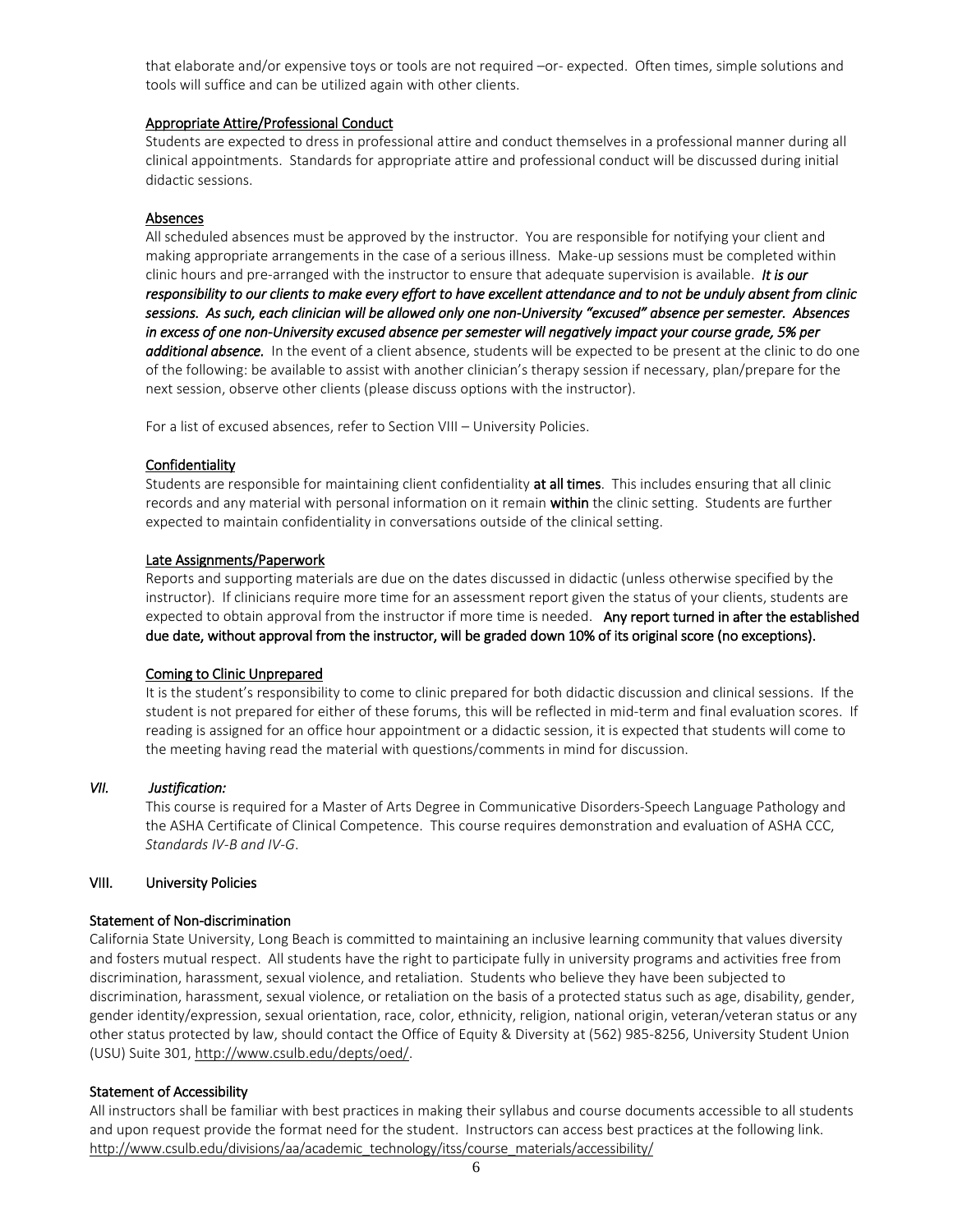#### *Accommodation*

It is the student's responsibility to notify the instructor in advance of the need for accommodation of a university verified disability (PS 11-07, Course Syllabi and Standard Course Outlines).

Students needing special consideration for class format and schedule due to religious observance or military obligations must notify the instructor in advance of those needs.

Students who require additional time or other accommodation for assignments must secure verification/assistance from the CSULB Bob Murphy Access Center (BMAC) office located at SSC, room 110. The telephone number is (562)985-5401. Accommodation is a process in which the student, BMAC, and instructor each play an important role. Students contact BMAC so that their eligibility and need for accommodation can be determined. BMAC identifies how much time is required for each exam. The student is responsible for discussing his/her need with the instructor and for making appropriate arrangements. Students who are eligible to receive accommodation should present an Accommodation Cover Letter and a BMAC Student/Teacher Testing Agreement Form to the instructor as early in the semester as possible, but no later than a week before the first test. (It takes one week to schedule taking an exam at the BMAC office.) The instructor welcomes the opportunity to implement the accommodations determined by BMAC. Please ask the instructor if you have any questions.

#### Cheating and Plagiarism (CSULB Catalog, AY 2015-2016, pp. 49-51)

#### *Definition of Plagiarism*

Plagiarism is defined as the act of using the ideas or work of another person or persons as if they were one's own, without giving credit to the source. Such an act is not plagiarism if it is ascertained that the ideas were arrived at through independent reasoning or logic or where the thought or idea is common knowledge. Acknowledge of an original author or source must be made through appropriate references, i.e., quotation marks, footnotes, or commentary. Examples of plagiarism include, but are not limited to, the following: the submission of a work, either in part or in whole, completed by another; failure to give credit for ideas, statements, facts or conclusions which rightfully belong to another; in written work, failure to use quotation marks when quoting directly from another, whether it be a paragraph, a sentence, or even a part thereof; or close and lengthy paraphrasing of another's writing or programming. A student who is in doubt about the extent of acceptable paraphrasing should consult the instructor. Students are cautioned that, in conducting their research, they should prepare their notes by (a) either quoting material exactly (using quotation marks) at the time they take notes from a source; or (b) departing completely from the language used in the source, putting the material into their own words. In this way, when the material is used in the paper or project, the student can avoid plagiarism resulting from verbatim use of notes. Both quoted and paraphrased materials must be given proper citations.

## *Definition of Cheating*

Cheating is defined as the act of obtaining or attempting to obtain or aiding another to obtain academic credit for work by the use of any dishonest, deceptive or fraudulent means. Examples of cheating during an examination would include, but not be limited to the following: copying, either in part or in whole, from another test or examination; discussion of answers or ideas relating to the answers on an examination or test unless such discussion is specifically authorized by the instructor; giving or receiving copies of an exam without the permission of the instructor; using or displaying notes; "cheat sheets," or other information or devices inappropriate to the prescribed test conditions, as when the test of competence includes a test of unassisted recall of information, skill, or procedure; allowing someone other than the officially enrolled student to represent the same. Also included are plagiarism as defined and altering or interfering with the grading procedures. It is often appropriate for students to study together or to work in teams on projects. However, such students should be careful to avoid use of unauthorized assistance, and to avoid any implication of cheating, by such means as sitting apart from one another in examinations, presenting the work in a manner which clearly indicates the effort of each individual, or such other method as is appropriate to the particular course.

#### *Academic Action*

"One or more of the following academic actions are available to the faculty member who finds a student has been cheating or plagiarizing. These options may be taken by the faculty member to the extent that the faulty member considers the cheating or plagiarism to manifest the student's lack of scholarship or to reflect on the student's lack of academic performance in the course. These actions may be taken without a request for or before the receipt of a Report from the Academic Integrity Committee.

#### A. Review – no action.

- B. An oral reprimand with emphasis on counseling toward prevention of further occurrences;
- C. A requirement that the work be repeated;
- D. Assignment of a score of zero (0) for the specific demonstration of competence, resulting in the proportional reduction of final course grade;
- E. Assignment of a failing final grade;
- F. Referral to the Office of Judicial Affairs for possible probation, suspension, or expulsion."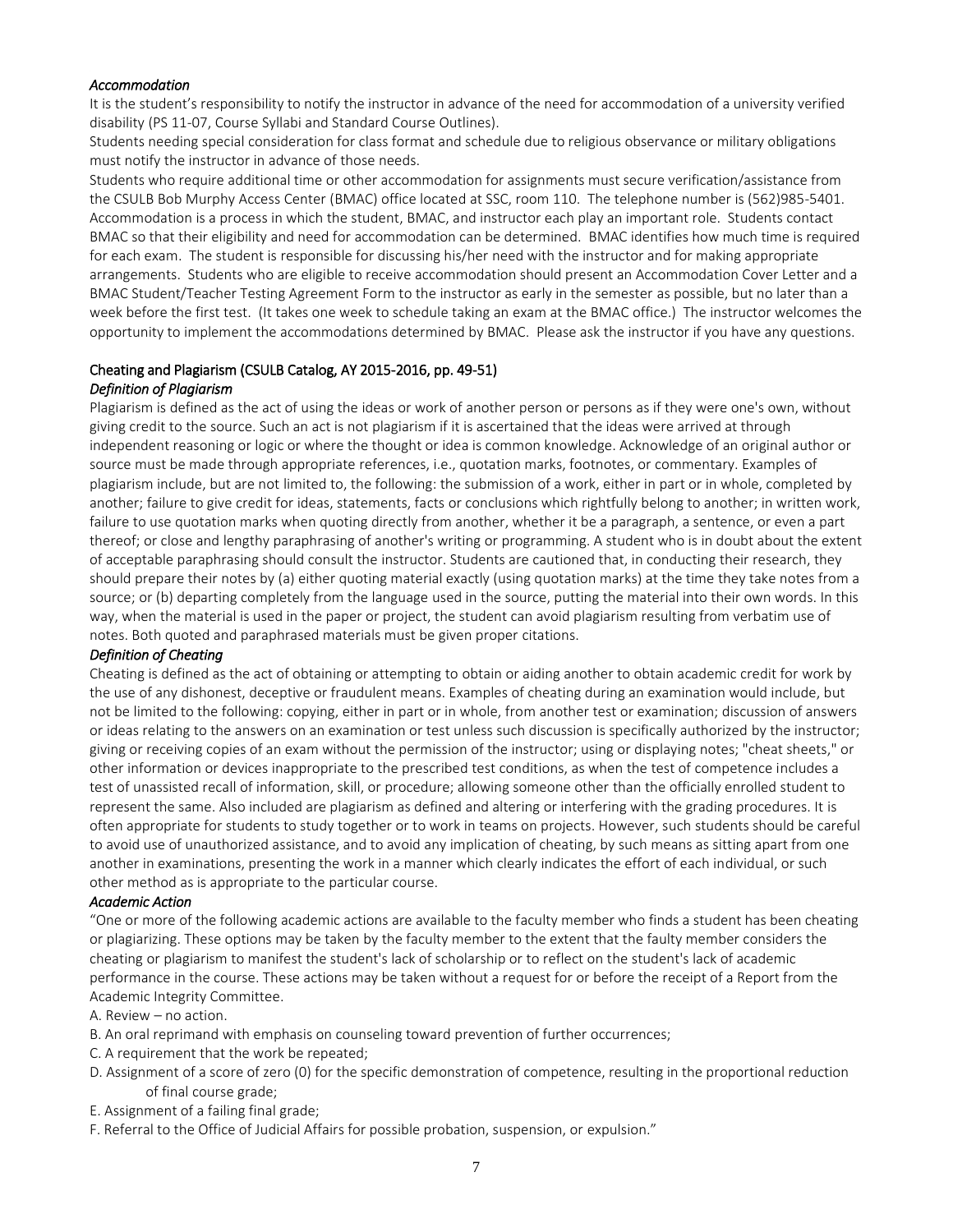# Attendance Policy:

Students may have a valid reason to miss a class. When any of the following reasons directly conflict with class meeting times, students are responsible for informing faculty members, of the reason for the absence and for arranging to make up missed assignments, tests, quizzes, and class work insofar as this is possible. Excused absences include, but are not limited to:

- A. Illness or injury to the student, or medical condition, including those related to pregnancy
- B. Death, injury, or serious illness of an immediate family member. An immediate family member is defined as a close relative, or a person residing in the immediate household of the student
- C. Religious reasons (California Education Code section 89320)
- D. Jury duty, military service, or government obligation
- E. University sanctioned or approved activities (examples include but are not limited to: artistic performances, participation in scholarly conferences and presentations, intercollegiate athletic activities, student government, required class field trips, etc.)

Faculty members are not obligated to consider other absences as excused.

The earliest possible notification is preferred for all excused absences. Advance notification minimally one week in advance is required and verification may be requested for the following absences: Jury duty, military service, or other government obligation; religious reasons; university-sanctioned or approved activities.

## Withdrawal Policy

Regulations governing the refund of student fees in the California State University system are prescribed by the CSU Board of Trustees; see California Code of Regulations, Title 5, Education, Section 41802.

#### *Withdrawal during the first two weeks of instruction:*

Students may withdraw during this period and the course will not appear on their permanent records.

## *Withdrawal after the second week of instruction and prior to the final three weeks of the regular semester (20% of a nonstandard session) of instruction:*

Withdrawals during this period are permissible only for serious and compelling reasons. The approval signatures of the instructor and department chair are required. The request and approvals shall state the reasons for the withdrawal. Students should be aware that the definition of "serious and compelling reasons" as applied by faculty and administrators may become narrower as the semester progresses. Copies of such approvals are kept on file by Enrollment Services.

## *Withdrawal during the final three weeks of instruction:*

Withdrawal during the final three weeks of instruction are not permitted except in cases such as accident or serious illness where the circumstances causing the withdrawal are clearly beyond the student's control and the assignment of an Incomplete is not practical. Ordinarily, withdrawal in this category will involve total withdrawal from the campus except that a Credit/No Credit grade or an Incomplete may be assigned for other courses in which sufficient work has been completed to permit an evaluation to be made. Request for permission to withdraw under these circumstances must be made in writing on forms available from Enrollment Services. The requests and approvals shall state the reasons for the withdrawal. These requests must be approved by the instructor of record, department chair (or designee), college dean (or designee), and the academic administrator appointed by the president to act in such matters. Copies of such approvals are kept on file by Enrollment Services.

## *Limits on Withdrawal:*

No undergraduate student may withdraw from more than a total of 18 units. This restriction extends throughout the entire undergraduate enrollment of a student at CSULB for a single graduation, including special sessions, enrollment by extension, and re-enrolling after separation from the University for any reason. The following exceptions apply:

- Withdrawals prior to the end of the second week of a semester (13%) of instruction at CSULB,
- Withdrawals in terms prior to fall 2009 at CSULB,
- Withdrawals at institutions other than CSULB, and
- Withdrawals at CSULB for exceptional circumstances such as serious illness or accident (the permanent academic record will show these as a WE to indicate the basis for withdrawal).

## *Medical Withdrawal:*

CSULB may allow a student to withdraw without academic penalty from classes if the following criteria are met:

- A completed Medical Withdrawal Form, including any required documentation, is submitted to Enrollment Services before the end of the semester, and
- The student presents evidence to demonstrate that a severe medical or debilitating psychological condition prevented the student from attending and/or doing the required work of the courses to the extent that it was impossible to complete the courses.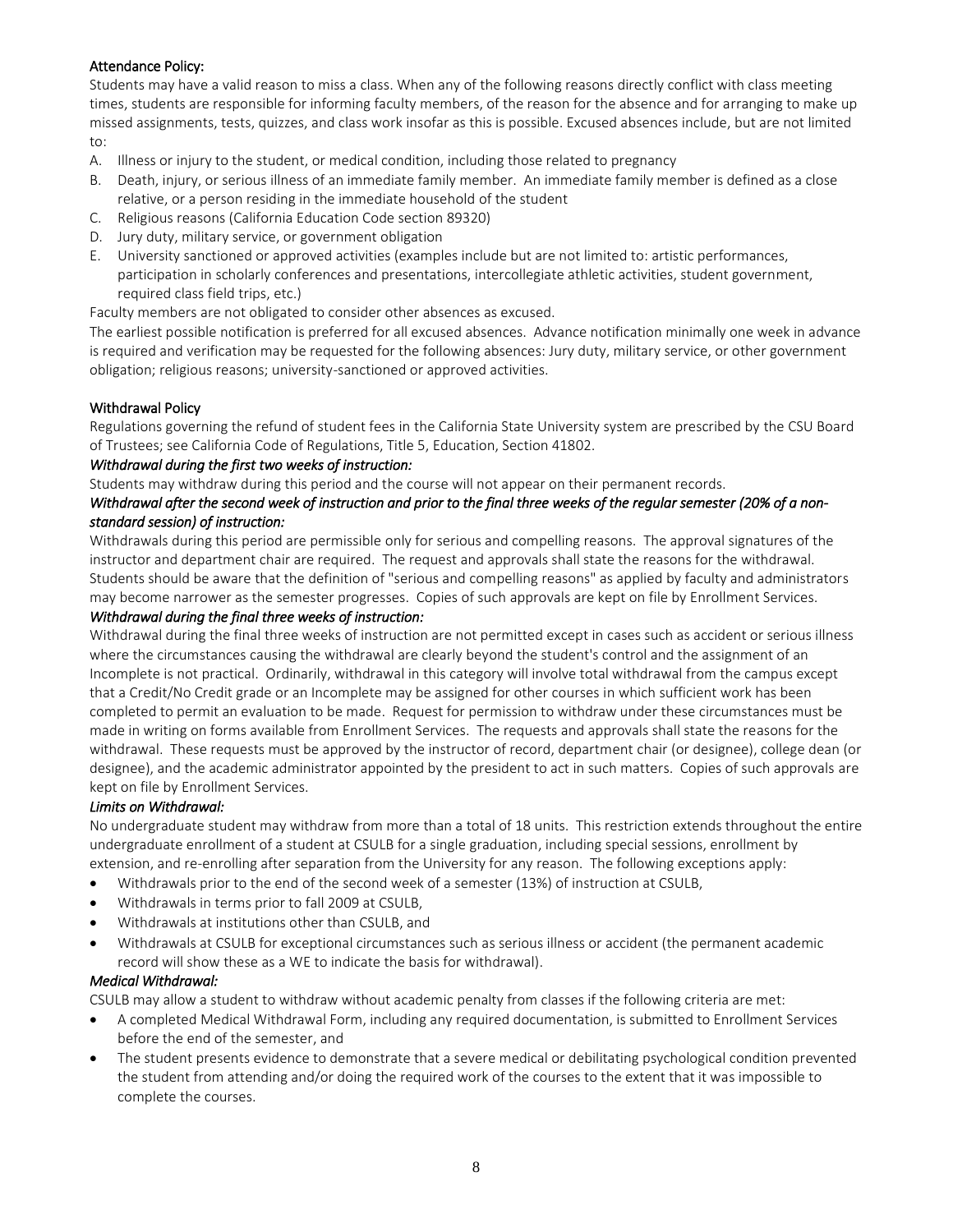# Campus Behavior *Civility Statement*

California State University, Long Beach, takes pride in its tradition of maintaining a civil and non-violent learning, working, and social environment. Civility and mutual respect toward all members of the University community are intrinsic to the establishment of excellence in teaching and learning. They also contribute to the maintenance of a safe and productive workplace and overall healthy campus climate. The University espouses and practices zero tolerance for violence against any member of the University community (i.e., students, faculty, staff, administrators, and visitors). Violence and threats of violence not only disrupt the campus environment, they also negatively impact the University's ability to foster open dialogue and a free exchange of ideas among all campus constituencies (CSULB Catalog, AY 2015-2016, p. 855).

## Preferred Gender Pronoun

This course affirms people of all gender expressions and gender identities. If you prefer to be called a different name than what is on the class roster, please let me know. Feel free to correct me on your preferred gender pronoun. You may also change your name for BeachBoard and MyCSULB without a legal name change. To submit a request, go to MyCSULB/Personal Information/Names. If you have any questions or concerns, please do not hesitate to contact me.

## Accommodations for Religious Holidays & Military Service

Students needing special consideration for class schedules due to religious observance or military obligations must notify the instructor at least one week in advance; for those established religious observances, the instructor should be notified during the first week of instruction.

## *Classroom Expectations*

All students of the California State University system must adhere to the Student Conduct Code as stated in Section 41301 of the Title 5 of the California Code of Regulations as well as all campus rules, regulations, codes and policies. Students as emerging professionals are expected to maintain courtesy, respect for difference, and respect for the rights of others.

## *Unprofessional and Disruptive Behavior*

It is important to foster a climate of civility in the classroom where all are treated with dignity and respect. Therefore, students engaging in disruptive or disrespectful behavior in class will be counseled about this behavior. If the disruptive or disrespectful behavior continues, additional disciplinary actions may be taken.

IX. Course Schedule

See page 10